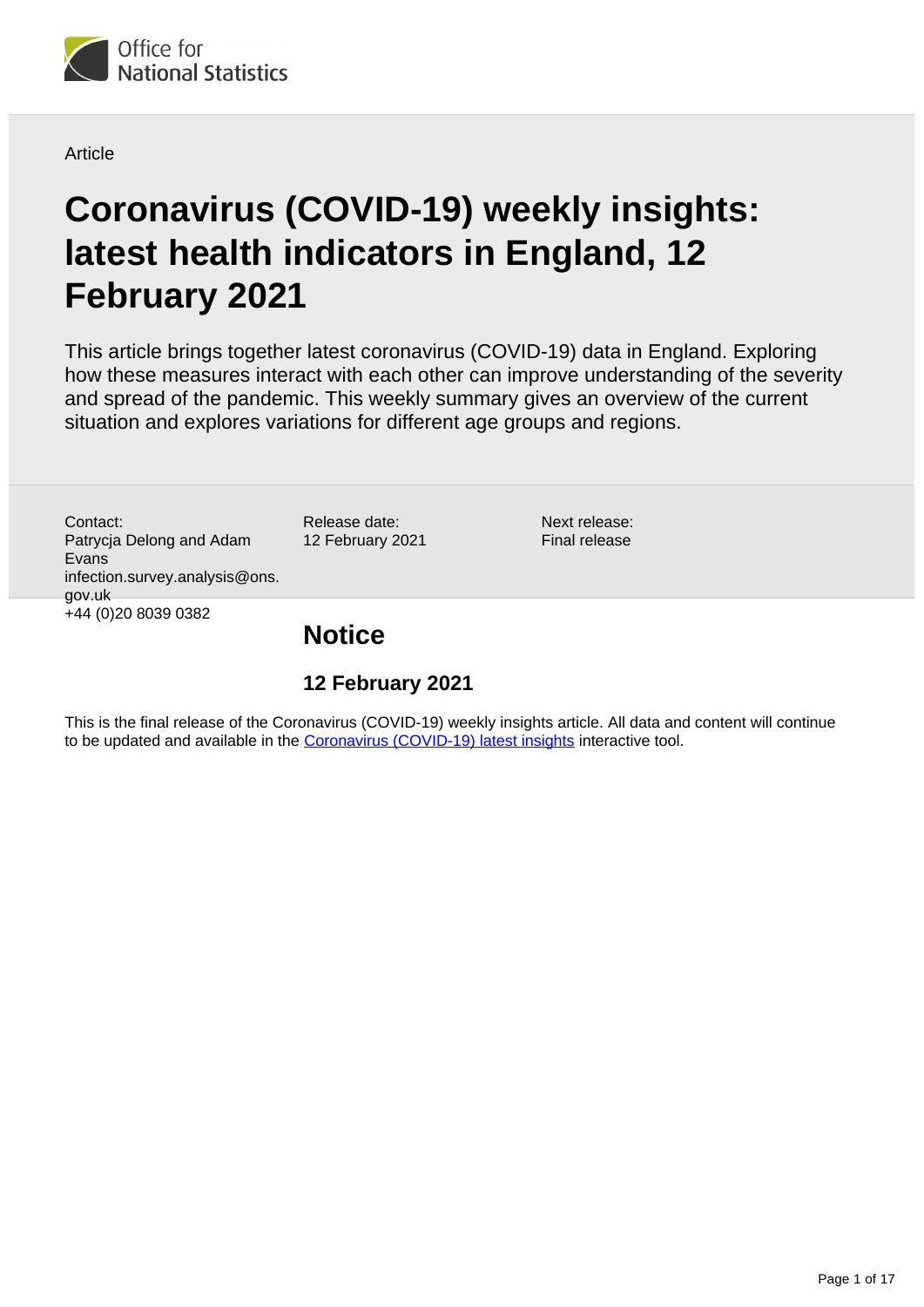## **Table of contents**

- 1. [Main points](#page-2-0)
- 2. [Overview](#page-2-1)
- 3. [Infections, hospital admissions and deaths](#page-3-0)
- 4. [Symptoms among people testing positive for COVID-19](#page-4-0)
- 5. [Regional differences](#page-6-0)
- 6. [Age differences](#page-7-0)
- 7. [New UK variant of COVID-19](#page-8-0)
- 8. [COVID-19 antibody prevalence](#page-9-0)
- 9. [Preventative measures](#page-9-1)
- 10. [Vaccine attitudes](#page-11-0)
- 11. [Well-being](#page-12-0)
- 12. [Collaboration](#page-12-1)
- 13. [Coronavirus data](#page-13-0)
- 14. **[Glossary](#page-13-1)**
- 15. [Data sources and quality](#page-14-0)
- 16. [Related links](#page-16-0)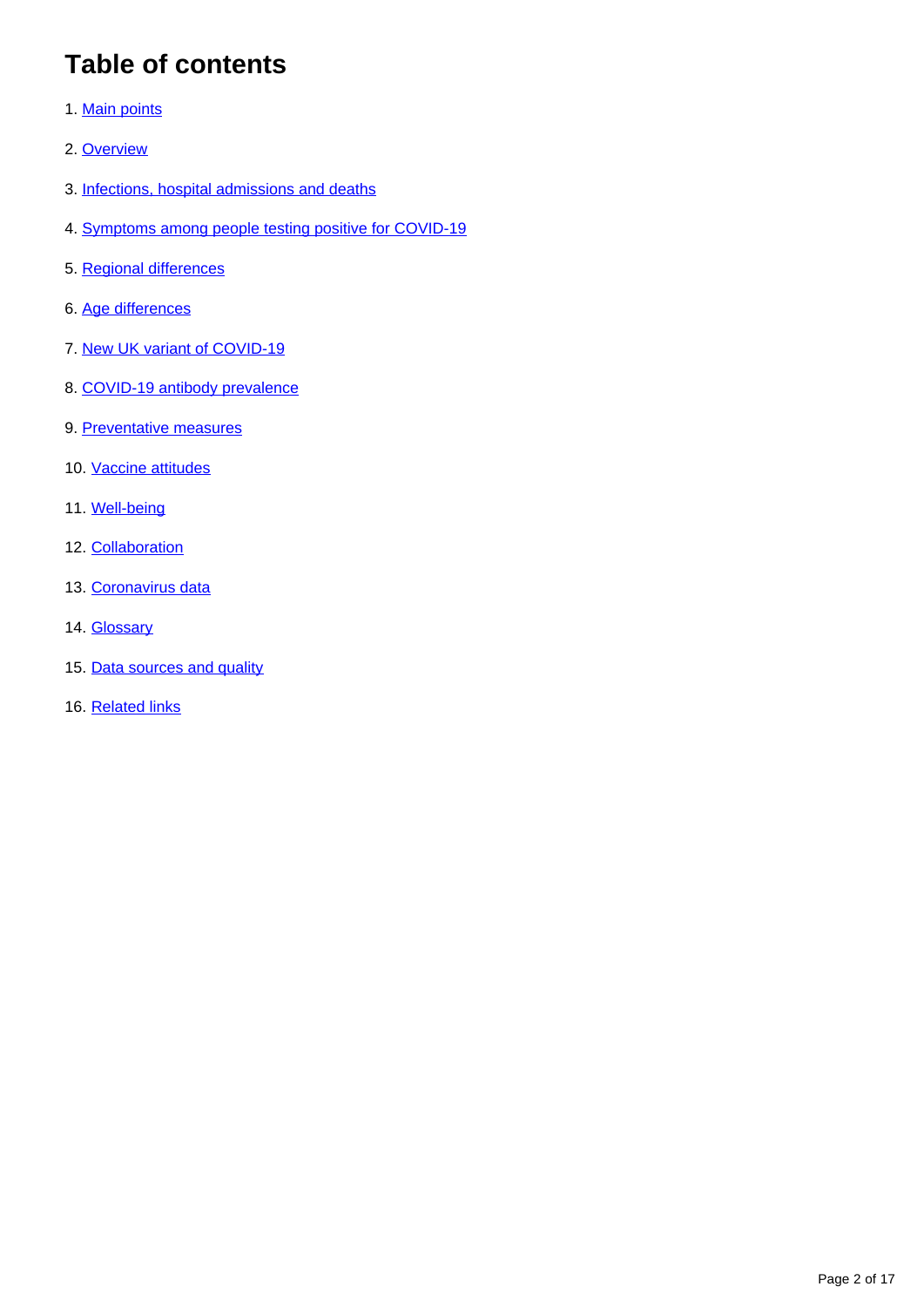## <span id="page-2-0"></span>**1 . Main points**

- Infection rates have continued to decrease, with 1 in 80 (1.28%) of the population in England estimated to have the coronavirus (COVID-19) in the week ending 6 February 2021 (Coronavirus (COVID-19) Infection Survey (CIS)).
- The percentage testing positive for COVID-19 has decreased in all regions in England, except for the South West where the rate appears level (CIS).
- The rate of confirmed COVID-19 patients admitted to hospital decreased to 19 per 100,000 people in the week ending 7 February 2021, almost half the rate seen in mid-January.
- Deaths involving COVID-19 accounted for nearly half (46.2%) of all deaths registered in England in the week ending 29 January 2021.
- The number of deaths involving COVID-19 increased in most English regions, with decreases in London, the South East and North East in the week ending 29 January 2021.
- Less than 50% of people testing positive for COVID-19 reported having any symptoms (CIS, Real-time Assessment of Community Transmission study).
- Over 9 in 10 (92%) adults reported that they either would be likely to have the COVID-19 vaccine or had already been vaccinated (Opinions and Lifestyle Survey, Great Britain, 3 to 7 February 2021).
- The proportion of adults staying at home or only leaving for essential needs (56%) has gradually decreased since mid-January but remains higher than in November 2020, before the introduction of national lockdowns (Opinions and Lifestyle Survey, Great Britain, 3 to 7 February 2021).

## <span id="page-2-1"></span>**2 . Overview**

In this weekly summary, we present the main findings from the latest coronavirus (COVID-19) data for England. This article is a collaboration between the Office for National Statistics (ONS), Joint Biosecurity Centre (JBC) and Public Health England (PHE).

In England, COVID-19 infections, hospitalisations and deaths started increasing in December 2020. Infection and hospital admission rates continued to decrease, but the number of deaths involving COVID-19 has increased in the most recent week. Cases compatible with the new UK variant of COVID-19 have decreased but still account for the majority of positive cases in England. Despite recent increases most people do not have antibodies to COVID-19, suggesting most of the population is still vulnerable to infection.

#### **More about coronavirus**

- Find the latest on **coronavirus (COVID-19)** in the UK.
- **[Explore the latest coronavirus data](https://www.ons.gov.uk/peoplepopulationandcommunity/healthandsocialcare/conditionsanddiseases/articles/coronaviruscovid19/latestinsights) from the ONS and other sources.**
- All ONS analysis, summarised in our [coronavirus roundup.](https://www.ons.gov.uk/peoplepopulationandcommunity/healthandsocialcare/conditionsanddiseases/articles/coronaviruscovid19roundup/latest)
- View [all coronavirus data](https://www.ons.gov.uk/peoplepopulationandcommunity/healthandsocialcare/conditionsanddiseases/datalist).
- Find out how we are [working safely in our studies and surveys.](https://www.ons.gov.uk/news/statementsandletters/ensuringyoursafetyduringcovid19)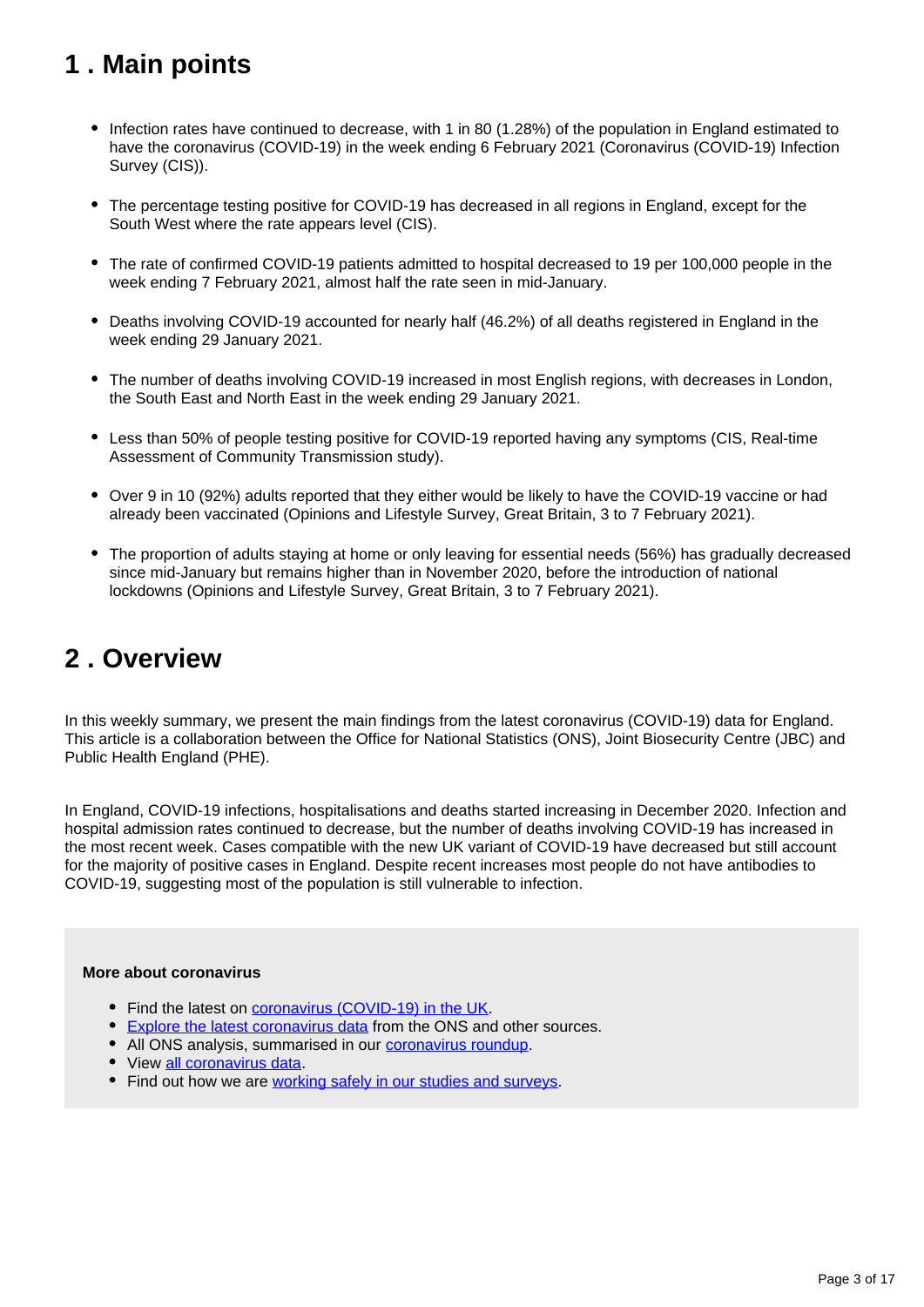## <span id="page-3-0"></span>**3 . Infections, hospital admissions and deaths**

Coronavirus (COVID-19) infections and hospital admissions started increasing in December 2020. Infection rates and hospital admission rates continued to decrease in the latest week (ending 6 and 7 February 2021 respectively), and are now at levels similar to mid-December. However, the number of registered deaths involving COVID-19 increased in the most recent week (ending 29 January 2021).

There is a period of time between a person becoming infected with COVID-19 and being admitted to hospital or dying because of it. Therefore, we expect to see a delay between a change in infection levels and corresponding changes in the numbers of hospital admissions and deaths.

#### **Figure 1: Infection rates and hospital admissions have continued to decrease, deaths involving COVID-19 have increased**

**Estimated COVID-19 positivity rates, hospital admissions and number of deaths, England, 1 August 2020 to 7 February 2021**

#### **Notes:**

- 1. All figures are provisional and subject to revision.
- 2. Infection statistics refer to infections reported in the community, by which we mean residential households. These figures exclude infections reported in hospitals, care homes and/or other institutional settings.
- 3. Figures exclude deaths of non-residents.
- 4. Based on date a death was registered rather than occurred.
- 5. The International Classification of Diseases, 10th edition (ICD-10) definitions are as follows: coronavirus (COVID-19) (U07.1 and U07.2).
- 6. We use the term "involving COVID-19" when referring to deaths that had COVID-19 mentioned anywhere on the death certificate, whether as an underlying cause or not.

#### [Download the data](https://www.ons.gov.uk/visualisations/dvc1193/fig1/wrappere/datadownload.xlsx)

The Coronavirus (COVID-19) Infection Survey (CIS) estimated that 695,400 people in England had COVID-19 between 31 January and 6 February 2021. This is equal to about 1 in 80 people or 1.28% of the population. The percentage of people testing positive (positivity rate) has decreased from 1.55% in the previous week (ending 30 January 2021).

The Real-time Assessment of Community Transmission (REACT) study estimated 1.57% of the population to be infected between 6 and 22 January 2021. Both REACT and CIS show similar trends over time, with positivity rates currently much higher than in the beginning of December. CIS and REACT both estimate how many infections there are in the community, although they use different methods. For more information see [Data](https://www.ons.gov.uk/peoplepopulationandcommunity/healthandsocialcare/conditionsanddiseases/articles/coronaviruscovid19weeklyinsights/latesthealthindicatorsinengland12february2021#data-sources-and-quality)  [sources and quality.](https://www.ons.gov.uk/peoplepopulationandcommunity/healthandsocialcare/conditionsanddiseases/articles/coronaviruscovid19weeklyinsights/latesthealthindicatorsinengland12february2021#data-sources-and-quality)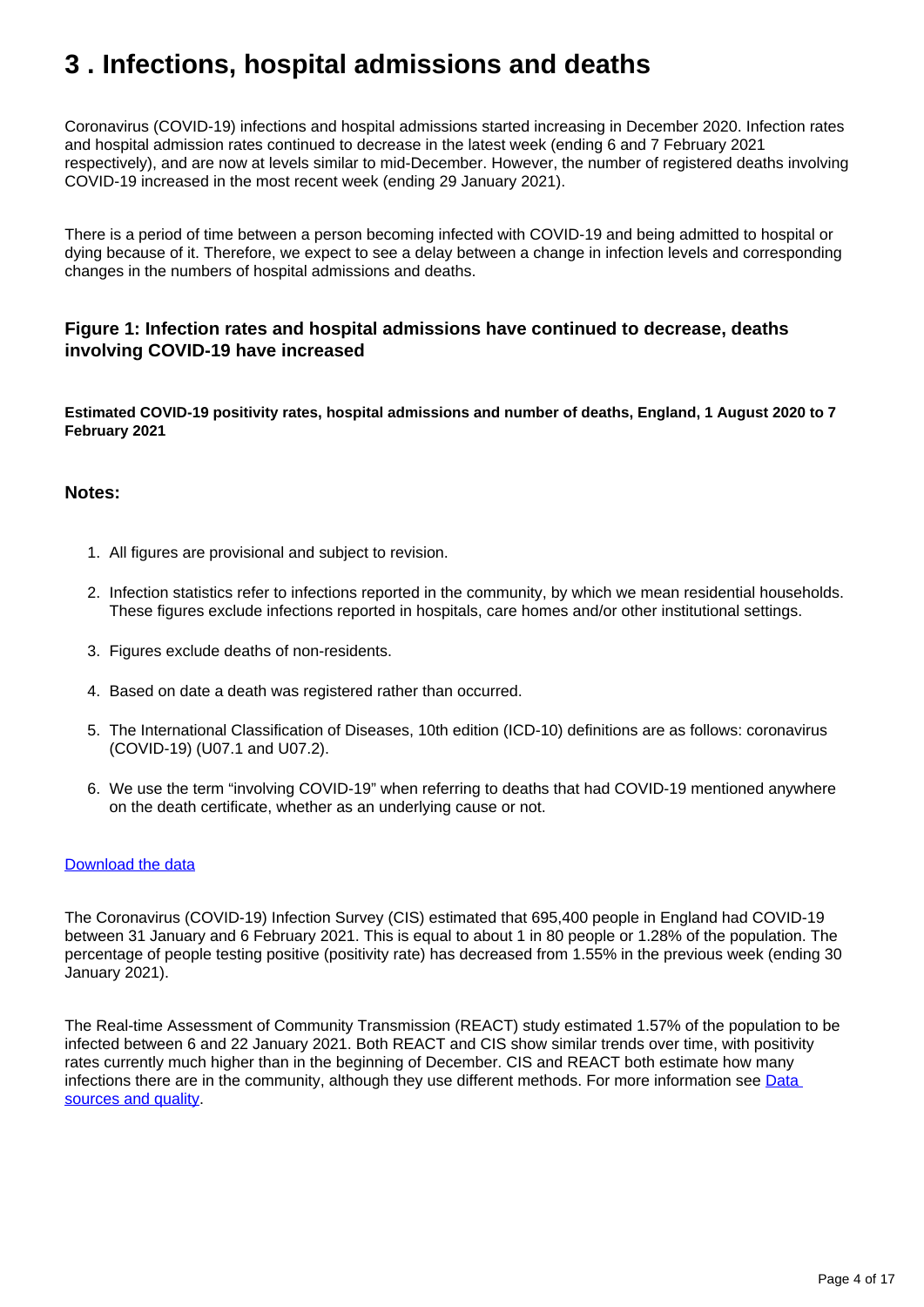In the week ending 7 February 2021, confirmed COVID-19 hospital admission rates decreased to 19 admissions per 100,000 people from 25.6 in the previous week (ending 31 January 2021). This is almost half the rate compared with the week ending 17 January, which was 36 per 100,000. The number of COVID-19 patients admitted to intensive care units (ICU) and high-dependency units (HDU) also decreased in the latest week to 1.5 per 100,000 people from 2 per 100,000 people in the previous week.

### **Deaths involving COVID-19 accounted for 46.2% of all deaths in England**

The number of deaths involving COVID-19 in England increased by 1.3% to 8,063 in the week ending 29 January 2021. Deaths involving COVID-19 represented 46.2% of all deaths in England compared with 45.3% in the previous week (ending 22 January 2021). This is the highest proportion of deaths involving COVID-19 since the start of the pandemic.

## <span id="page-4-0"></span>**4 . Symptoms among people testing positive for COVID-19**

Among people testing positive reporting in the Coronavirus (COVID-19) Infection Survey, (CIS) 47% reported having any symptoms in the seven days before the test (1 October 2020 to 30 January 2021). In the Real-time Assessment of Community Transmission (REACT) study, 36.9% of those testing positive between 19 June and 3 December 2020 and 45.1% of positives between 6 and 22 January 2021 reported having any symptoms. This suggests that more than half of the people infected with COVID-19 might not be showing any symptoms.

Cough, fatigue and headache were the most common symptoms reported in strong positive cases in CIS. Participants testing positive in the REACT study between 19 June and 3 December 2020 were most likely to report headache, co-occurring loss or change of sense of smell and taste or tiredness.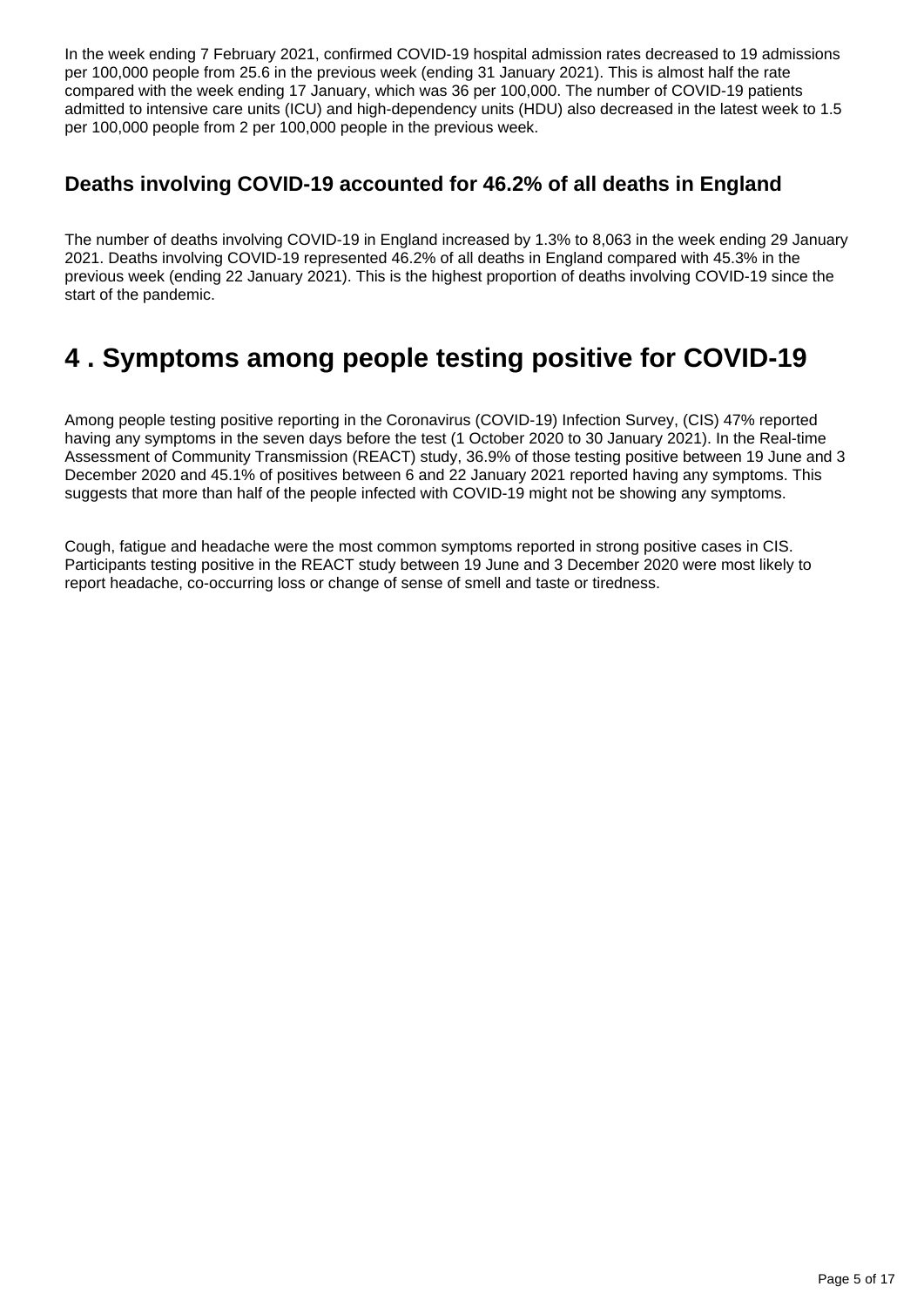#### **Figure 2: The most commonly reported symptoms among people testing positive were cough, fatigue and headache**

**Percentage of people with symptoms, including only those who have a strong positive test (cycle threshold (Ct) less than 30), from 1 October 2020 to 30 January 2021, England**

### Figure 2: The most commonly reported symptoms among people testing positive were cough, fatigue and headache

Percentage of people with symptoms, including only those who have a strong positive test (cycle threshold (Ct) less than 30), from 1 October 2020 to 30 January 2021, England



#### **Source: Office for National Statistics – Coronavirus (COVID-19) Infection Survey**

#### **Notes:**

- 1. These results are provisional and subject to revision.
- 2. These statistics refer to infections reported in the community, by which we mean private households. These figures exclude infections reported in hospitals, care homes or other institutional settings.
- 3. Symptoms are self-reported and were not professionally diagnosed.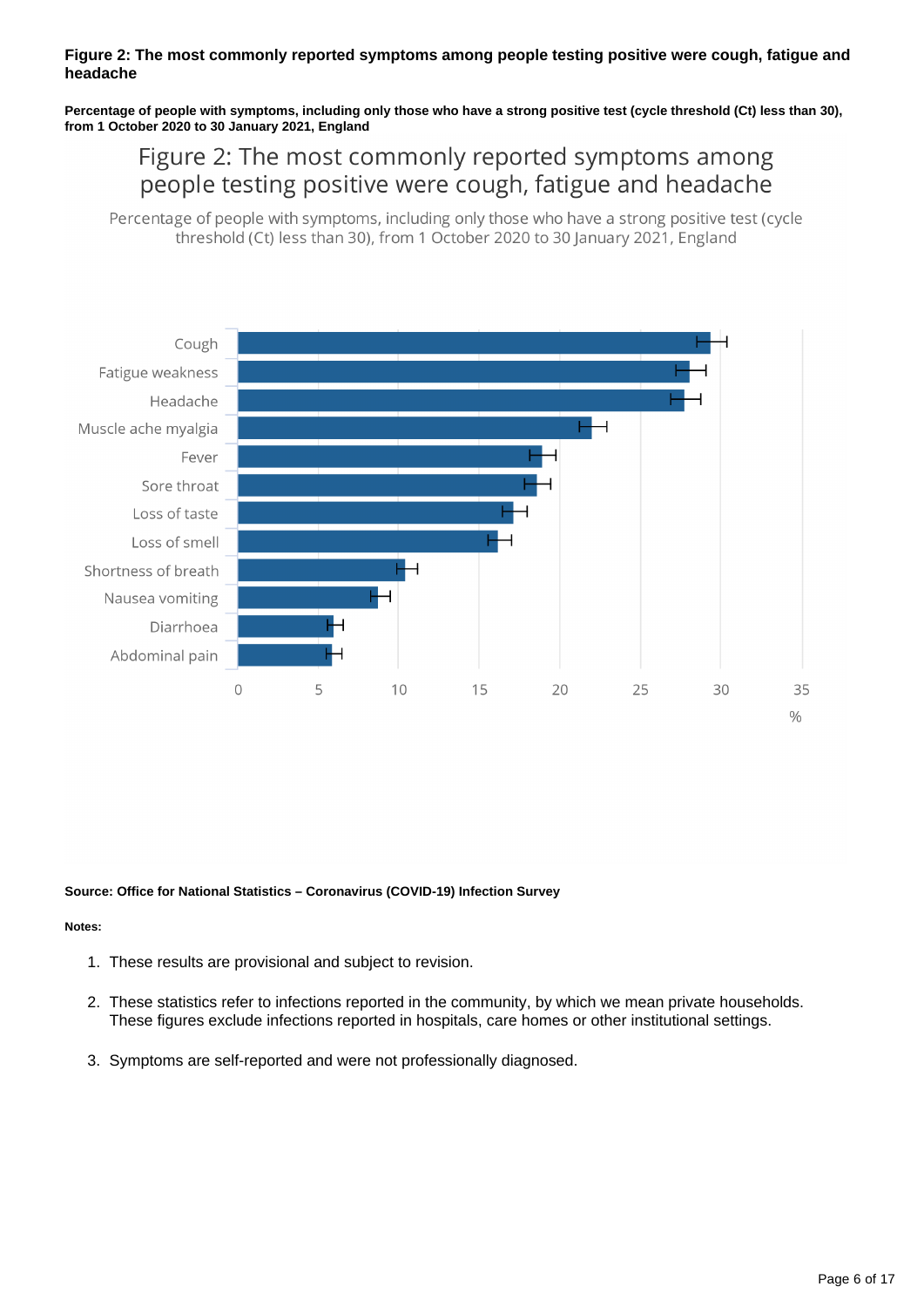## <span id="page-6-0"></span>**5 . Regional differences**

The percentage of people testing positive for the coronavirus (COVID-19) decreased in all English regions in the most recent week, except for the South West, where the rate appears to have levelled off (31 January to 6 February 2021, Coronavirus (COVID-19) Infection Survey (CIS)).

London continues to have the highest positivity rate of all regions of England (1.62%). The South East (0.94%) and South West (0.98%) have the lowest proportions of people testing positive.

#### **Figure 3: The positivity rate has decreased in most English regions, except for the South West**

**Estimated percentage of the population testing positive for the coronavirus (COVID-19) on nose and throat swabs, daily, by region since 27 December 2020, England**

#### **Notes:**

- 1. All results are provisional and subject to revision.
- 2. These statistics refer to infections reported in the community, by which we mean private households. These figures exclude infections reported in hospitals, care homes and/or other institutional settings.

#### [Download the data](https://www.ons.gov.uk/visualisations/dvc1192/region/datadownload.xlsx)

### **Hospital admission rates decreased in all English regions**

In the week ending 7 February 2021, confirmed COVID-19 hospital admission rates decreased in all regions of England. The West Midlands saw the largest decrease in admission rates, falling to 26.7 from 39.1 per 100,000 people in the previous week (ending 31 January), but still had the highest rate of all English regions. The lowest hospital admission rates were seen in the North West (13.9 per 100,000 people).

#### **Figure 4: Hospital admissions and deaths involving COVID-19 by region**

**Change in hospital admission rates and numbers of deaths involving COVID-19 from previous week, England, weeks ending 7 February and 29 January 2021**

**Notes:**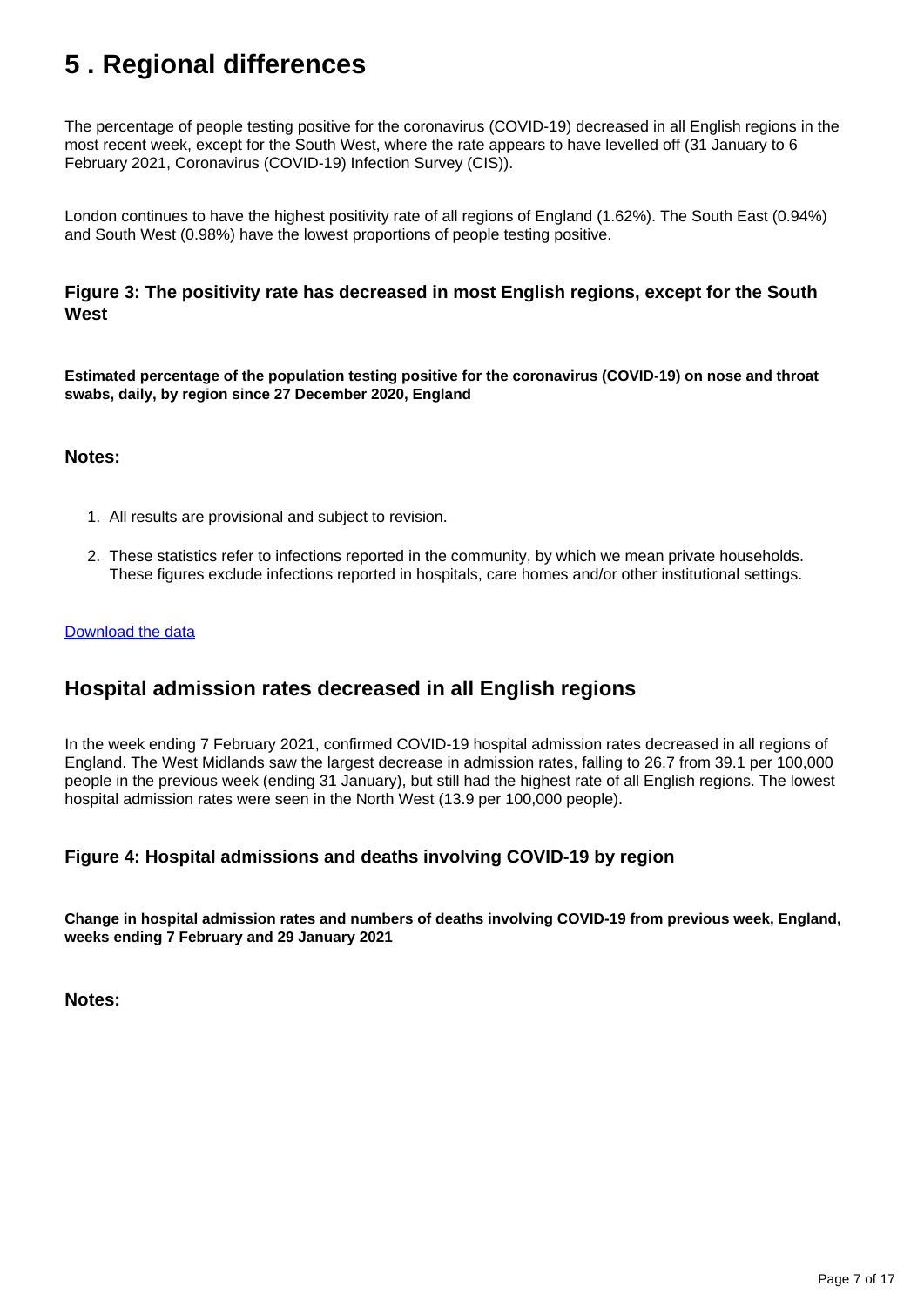- 1. All figures are provisional and subject to revision.
- 2. Figures exclude deaths of non-residents.
- 3. Based on date a death was registered rather than occurred.
- 4. The International Classification of Diseases, 10th edition (ICD-10) definitions are as follows: coronavirus (COVID-19) (U07.1 and U07.2).
- 5. We use the term "involving COVID-19" when referring to deaths that had COVID-19 mentioned anywhere on the death certificate, whether as an underlying cause or not.

#### [Download the data](https://www.ons.gov.uk/visualisations/dvc1193/fig4/wrapper/datadownload.xlsx)

### **The South East had the highest number of deaths involving COVID-19**

The number of deaths involving COVID-19 increased in most English regions in the week ending 29 January 2021. Decreases were seen in London, the South East and North East. Despite the decrease, the South East continues to have the highest number of deaths involving COVID-19 (1,710 deaths). In the East of England, COVID-19 was mentioned on the death certificate for more than half (55.2%) of all deaths registered in the latest week.

## <span id="page-7-0"></span>**6 . Age differences**

The percentage of people testing positive has decreased in all age groups (week ending 6 February 2021, Coronavirus (COVID-19) Infection Survey (CIS)). Positivity rate was highest in adults aged 35 to 49 years (1.24%) and lowest in adults aged 70 years and over (0.74%).

### **Hospital admission rates have decreased in most age groups**

Even though more young people have been infected, hospital admissions and deaths involving the coronavirus are highest among those aged 65 years and over. Of more than 105,000 deaths involving COVID-19 in England to date, almost 90% were among people aged 65 years and over.

Hospital admissions decreased in all age groups in the week ending 7 February 2021, apart from in children aged 4 years and under where they remained level. The largest fall in admission rates was seen in those aged 85 years and over, to 154.3 from 209.3 per 100,000 people in the previous week (ending 31 January 2021). Despite the fall, rates for this group are over 25 times higher than for those aged 15 to 44 years. Hospital admission rates have been the highest in those aged 85 years and over throughout the pandemic. The hospital admission rate was lowest in children aged between 5 and 14 years, at 0.7 per 100,000 people.

In the week ending 29 January 2021, the number of deaths involving COVID-19 increased in most age groups compared with the previous week (ending 22 January 2021). The biggest increase was seen in those aged 85 years and over, with 56 more deaths than the previous week.

#### **Figure 5: COVID-19 infections, hospital admissions and deaths by age**

**Estimated percentage of the population testing positive for COVID-19 in the week ending 6 February 2021, hospital admission rates in the week ending 7 February and deaths registered in the week ending 29 January, by age, England**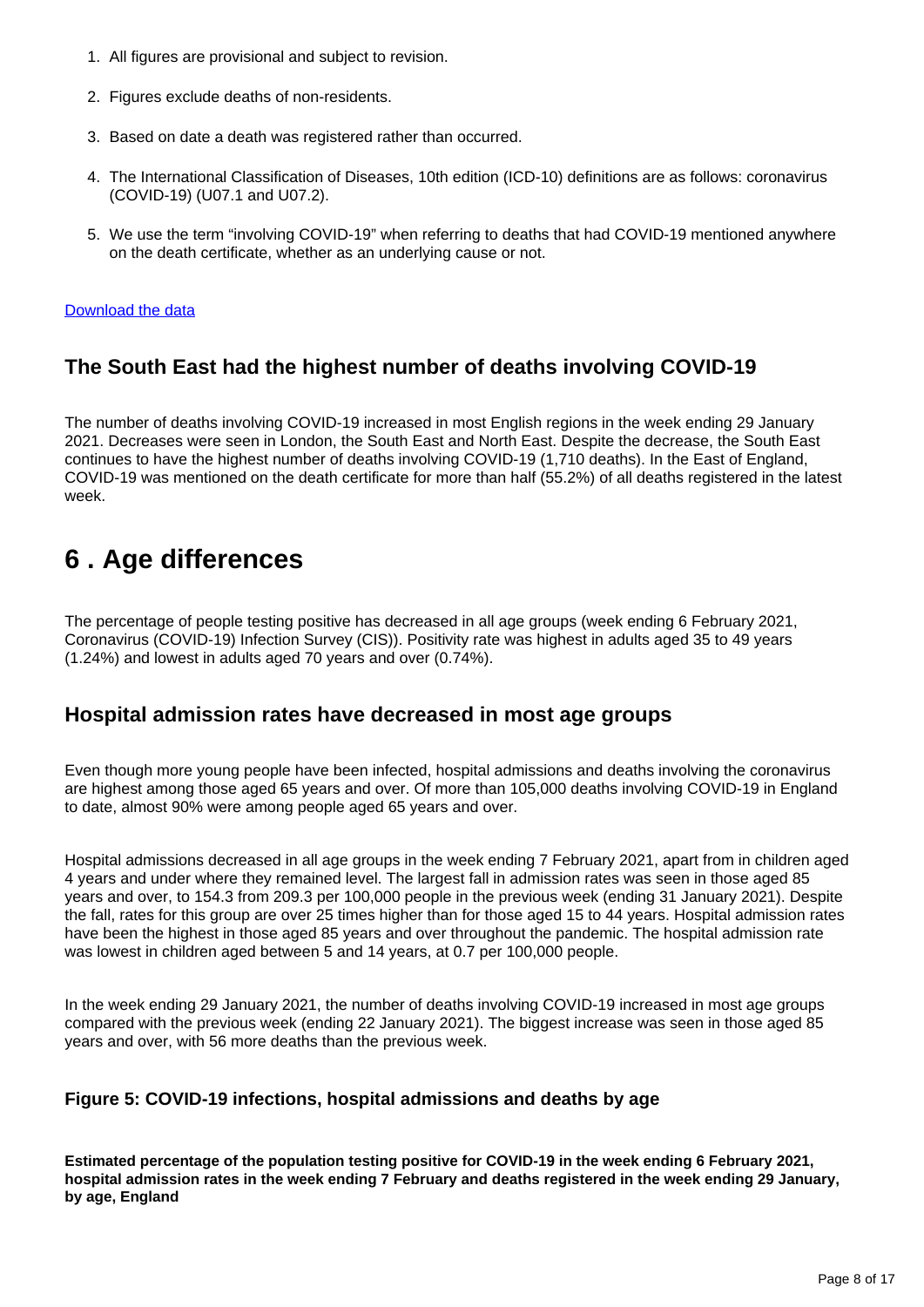#### **Notes:**

- 1. All figures are provisional and subject to revision.
- 2. Infection statistics refer to infections reported in the community, by which we mean residential households. These figures exclude infections reported in hospitals, care homes and/or other institutional settings.
- 3. Infection statistics are based on statistical modelling conducted by CIS research partners at the University of Oxford.
- 4. Infection estimates are given for the reference date: 6 February 2021.
- 5. Figures exclude deaths of non-residents.
- 6. Based on date a death was registered rather than occurred.
- 7. The International Classification of Diseases, 10th edition (ICD-10) definitions are as follows: coronavirus (COVID-19) (U07.1 and U07.2).
- 8. We use the term "involving COVID-19" when referring to deaths that had COVID-19 mentioned anywhere on the death certificate, whether as an underlying cause or not.

#### [Download the data](https://www.ons.gov.uk/visualisations/dvc1193/fig5/wrapper/datadownload.xlsx)

## <span id="page-8-0"></span>**7 . New UK variant of COVID-19**

A new genetic variant of the coronavirus (COVID-19) was identified in the UK in mid-November 2020. In England, the percentage of people testing positive that were compatible with the new UK variant increased sharply in December. The percentage of people testing positive for all variants of the virus continued to decrease in the most recent week (ending 6 February 2021).

The percentage of people testing positive that were compatible with the new UK variant decreased in all regions except Yorkshire and The Humber, the East Midlands, and the South West where the trend is uncertain. The percentage of people testing positive that were not compatible with the new UK variant decreased in all English regions. Positive cases where the virus was too low for the variant to be identifiable have decreased in all regions except the East of England and the South West where the trend is uncertain.

Cases that are too low for the variant to be identifiable are usually those where individuals have had the virus for a longer period of time. The new South African variant would fall into the "not compatible with the new UK variant" category. For more information on new variants see [Glossary.](https://www.ons.gov.uk/peoplepopulationandcommunity/healthandsocialcare/conditionsanddiseases/articles/coronaviruscovid19weeklyinsights/latesthealthindicatorsinengland12february2021#glossary)

#### **Figure 6: Positivity rates for cases compatible and clearly not compatible with the new UK variant decreased in England**

**Positivity rates for cases compatible with the new UK variant of COVID-19, not compatible with the new UK variant and where the virus was too low for the variant to be identifiable, on nose and throat swabs, daily, since 27 December 2020, England**

**Notes:**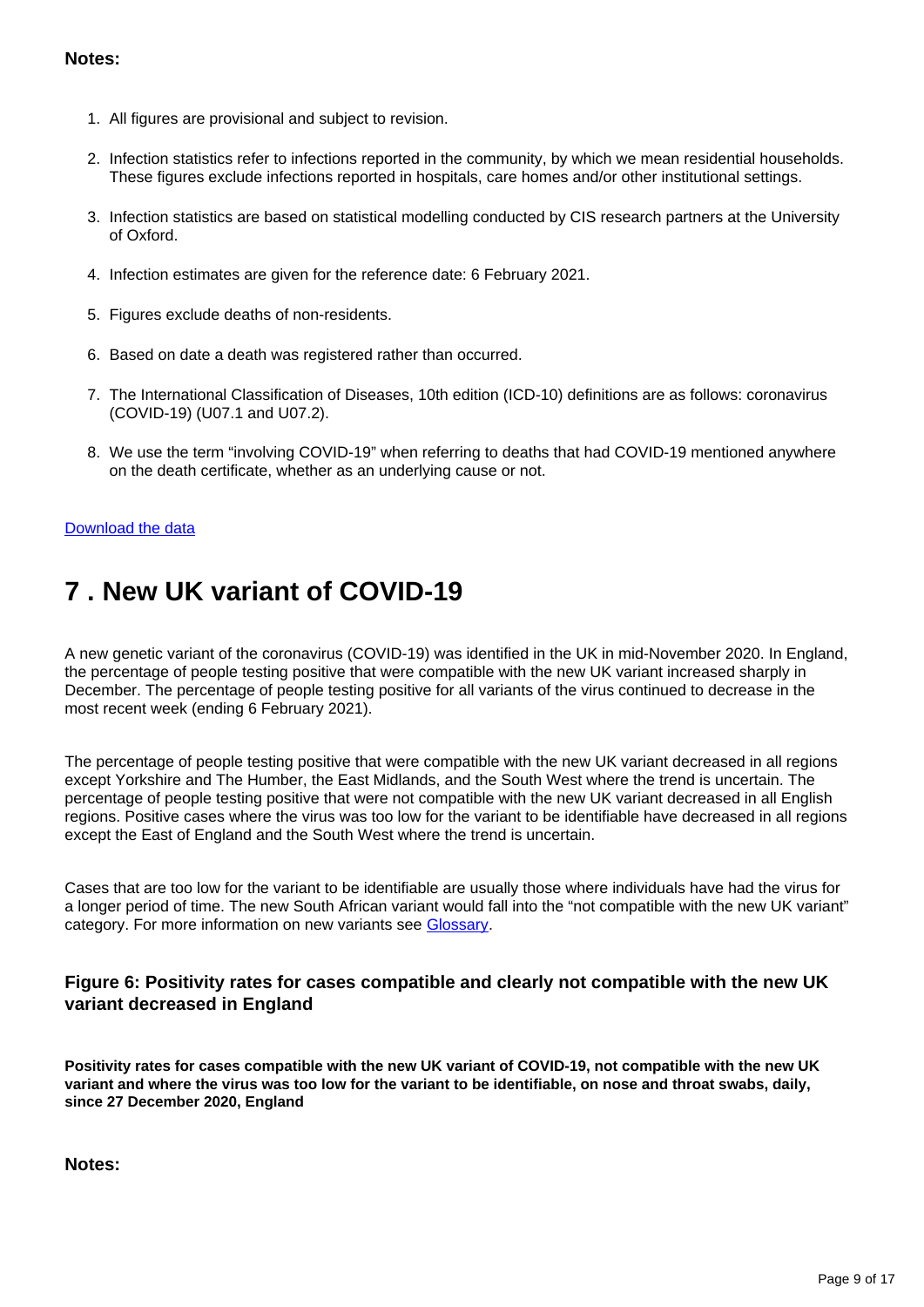- 1. All results are provisional and subject to revision.
- 2. These statistics refer to infections reported in the community, by which we mean private households. These figures exclude infections reported in hospitals, care homes and/or other institutional settings.
- 3. Data should be treated with caution. There are further uncertainties given that not all cases that are positive on the ORF1ab- and N-genes will be the new UK variant.
- 4. New UK variant compatible positives are identified as those that are positive on the N-gene and ORF1abgene, but not the S-gene. Positives that are not compatible with the new UK variant are defined as those that are positive on the S-gene, N-gene and ORF1ab-gene. Positives where the virus is too low for the variant to be identifiable are defined as those that are positive with all other gene patterns. These definitions are regardless of the cycle threshold (Ct) value.

#### [Download the data](https://www.ons.gov.uk/visualisations/dvc1193/newvariant/datadownload.xlsx)

## <span id="page-9-0"></span>**8 . COVID-19 antibody prevalence**

### **Despite recent increases, most people do not have COVID-19 antibodies**

The presence of coronavirus (COVID-19) antibodies suggests that a person previously had the infection or a vaccine. The percentage of people with antibodies increased to 15.3% in the 28 days up to 18 January 2021 (Coronavirus (COVID-19) Infection Survey). This is three times more than at the end of August 2020 (5.6%).

The percentage of people with antibodies among NHS blood donors also increased in recent weeks, to 12.7% (4 to 31 January 2021), from 7.8% in the previous four-week period (7 December 2020 to 3 January 2021).

## <span id="page-9-1"></span>**9 . Preventative measures**

The proportion of people following preventative measures to help slow the spread of the coronavirus (COVID-19) remained high in the latest week (Opinions and Lifestyle Survey, Great Britain, 3 to 7 February 2021). The majority of people reported that in the last seven days, they always or often washed their hands after returning home (90%), used a face covering (95%), avoided physical contact when outside their home (93%) and maintained social distance (90%).

The proportion of adults in Great Britain reporting staying at home or only leaving for work, exercise, essential shopping or medical needs in the past seven days remained similar (56%) to the previous week (57%, 27 to 31 January 2021). This proportion has gradually decreased since mid-January. However, it remains higher than in November 2020, before the introduction of national lockdowns across Great Britain.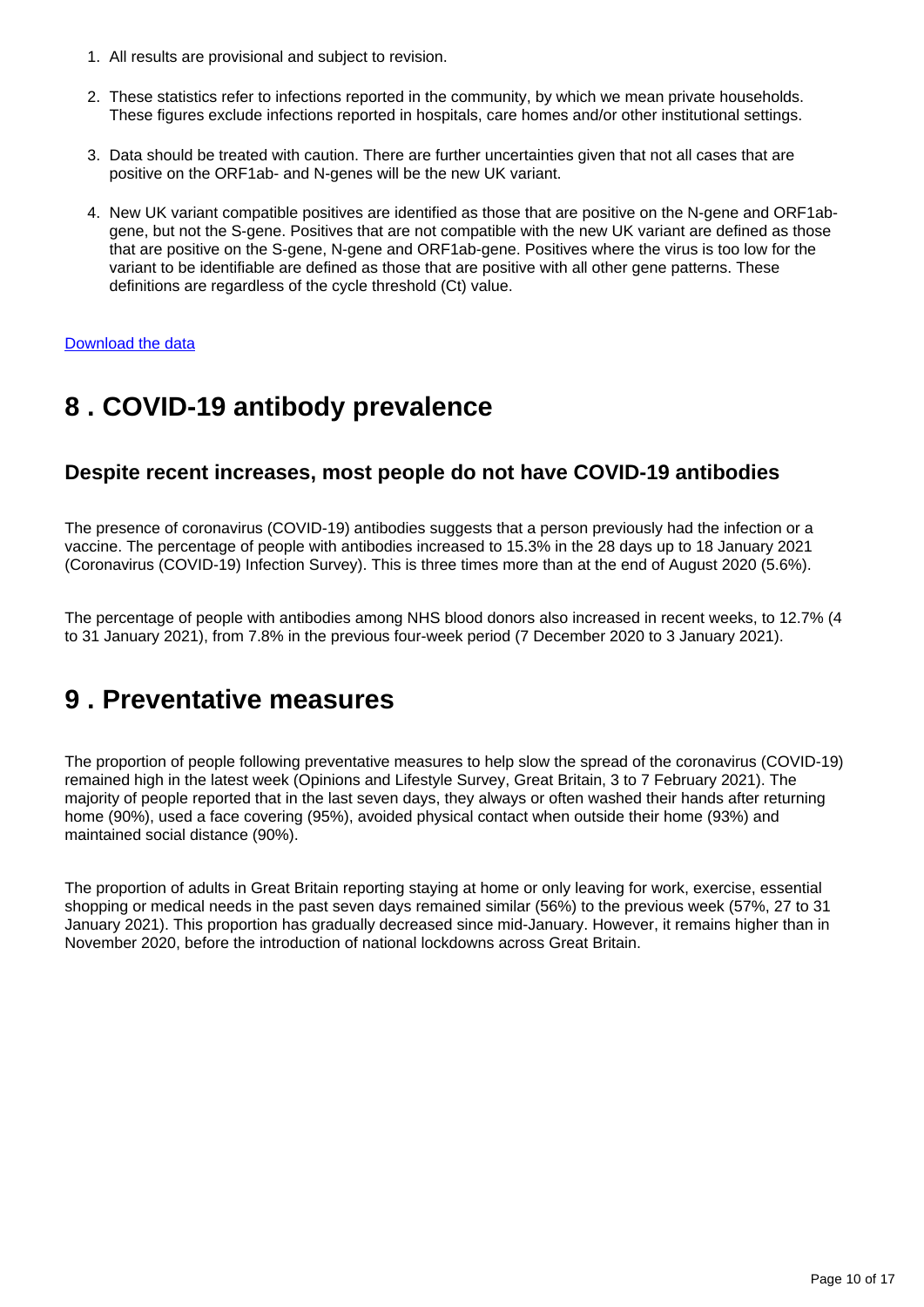#### **Figure 7: The proportion of adults staying at home or only leaving for essential needs has gradually decreased since mid-January**

**Percentage of adults that reported staying at home or only leaving for work, exercise, essential shopping or medical needs, Great Britain, March 2020 to February 2021**

## Figure 7: The proportion of adults staying at home or only leaving for essential needs has gradually decreased since midlanuary

Percentage of adults that reported staying at home or only leaving for work, exercise, essential shopping or medical needs. Great Britain, March 2020 to February 2021



#### **Source: Office for National Statistics - Opinions and Lifestyle Survey**

#### **Notes:**

- 1. Questions: "In the past seven days, have you left your home for any reason?" and "In the past seven days, for what reasons have you left your home?".
- 2. Base: all adults.
- 3. Reasons for leaving home include: "Travelling to and from work", "For exercise, for example a run, walk or cycle", "Shopping for basic necessities (food and medicine)", "Any medical need, including to get a vaccine", and "To provide care or to help a vulnerable person".
- 4. Confidence intervals are provided in the datasets associated with this bulletin. As a general rule, if the confidence interval around one estimate overlaps with the interval around another, we cannot say with certainty that there is more than a chance difference between the two estimates.

If mass testing were available in their area, around three-quarters of adults (74%) said they would be likely to get a test, even if they had no symptoms. This is an increase compared with last week (69%, 27 to 31 January 2021) and is the highest proportion recorded. Almost two-thirds (64%) of those aged 16 to 29 years reported they would be likely to take part in mass testing. This proportion was higher amongst older age groups; 77% of adults aged 30 to 49 years, 78% of adults aged 50 to 69 years and 73% of those aged 70 years and above.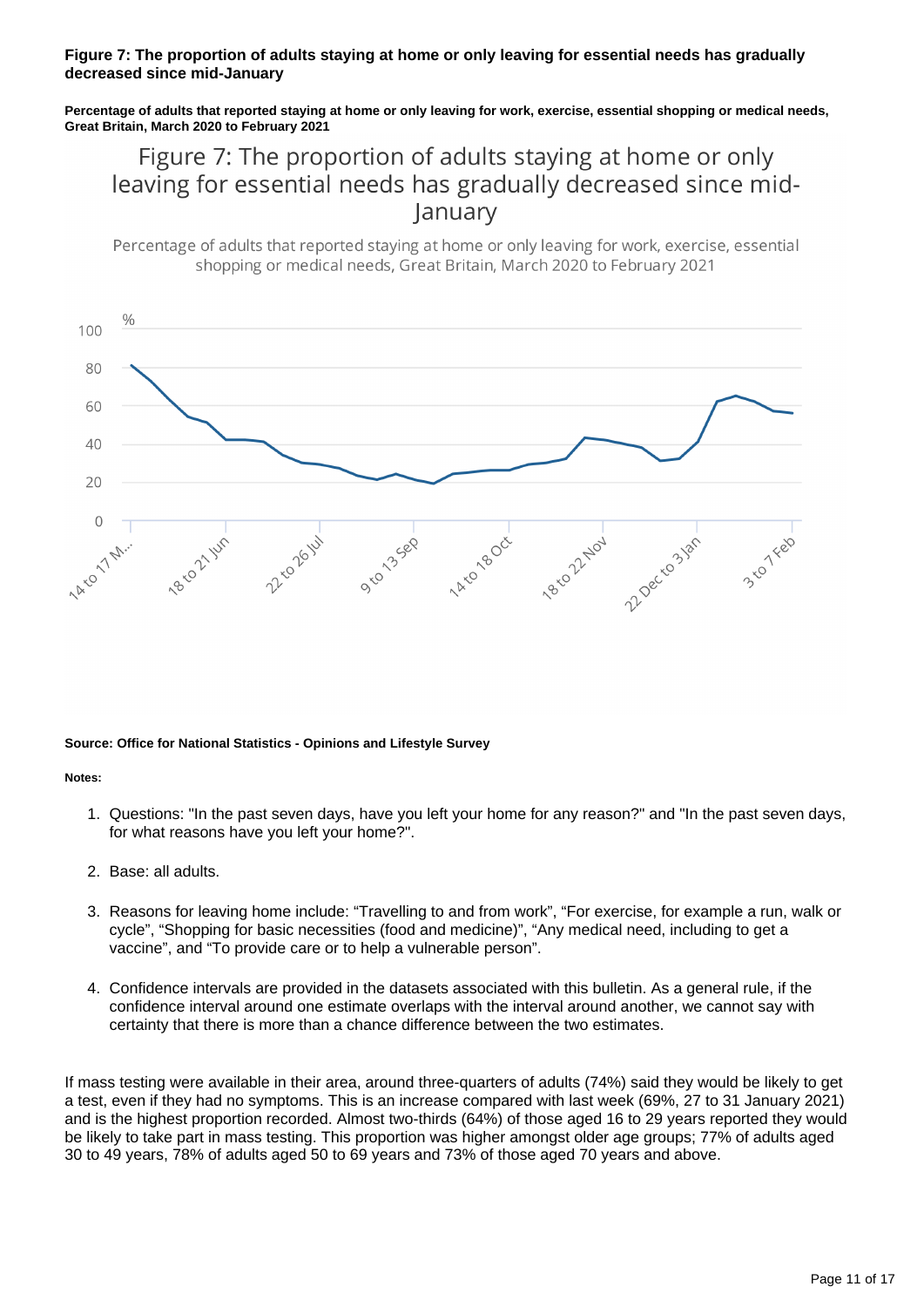## <span id="page-11-0"></span>**10 . Vaccine attitudes**

Around 1 in 5 (22%) adults reported they had already received at least one dose of COVID-19 vaccine (Great Britain, 3 to 7 February 2021). Over 9 in 10 (92%) adults reported they had now either received the COVID-19 vaccine or would be likely to have the vaccine if offered.

These estimates are from a sample of adults and do not include adults living in care homes or other establishments. Official data on the number of people who have received a COVID-19 vaccination is available on the [GOV.UK coronavirus dashboard.](https://coronavirus.data.gov.uk/)

The proportion of adults reporting that they had either received the COVID-19 vaccine or were likely to have the vaccine if offered increased with age. This was from 83% of those aged between 16 and 29 years to 99% of those aged 70 years and over.

#### **Figure 8: The proportion of adults who said they have had or would have the COVID-19 vaccine increased with age**

**Proportion of adults reporting they had received the COVID-19 vaccine or would be likely to have the vaccine if offered, by age, Great Britain, 3 to 7 February 2021**

#### **Notes:**

- 1. Questions: "Have you received a vaccine for the coronavirus (COVID-19)?", "Have you been offered the vaccine for the coronavirus (COVID-19)?" and "If a vaccine for the coronavirus (COVID-19) was offered to you, how likely or unlikely would you be to have the vaccine?".
- 2. Base: all adults.
- 3. Totals may not sum to 100% due to rounding.
- 4. Response category of "Have either received the vaccine, or would be likely to have the vaccine if offered" includes those who reported they have either received the COVID-19 vaccine, accepted an offer of a vaccine and are awaiting vaccination, or would be very of fairly likely to have the vaccine if offered.
- 5. Response category of "Have been offered and declined the vaccine, or would be unlikely likely to have the vaccine if offered" includes those who reported they have either declined the COVID-19 vaccine or would be very or fairly unlikely to have the vaccine if offered.
- 6. Confidence intervals are provided in the datasets associated with this bulletin. As a general rule, if the confidence interval around one estimate overlaps with the interval around another, we cannot say with certainty that there is more than a chance difference between the two estimates.

[Download the data](https://www.ons.gov.uk/visualisations/dvc1188/vaccine-agegroup/datadownload.xlsx)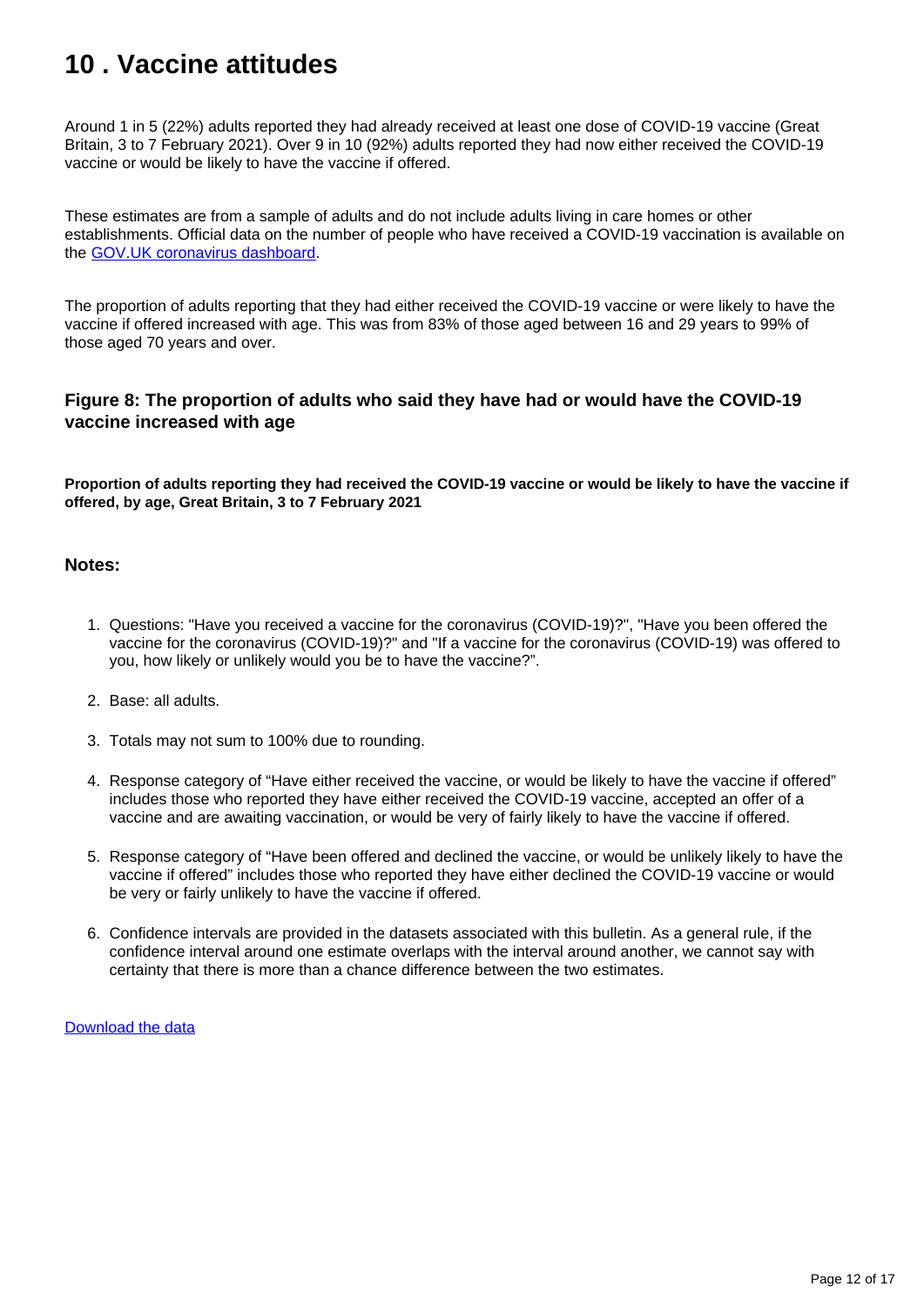## <span id="page-12-0"></span>**11 . Well-being**

Following a decline in well-being in early January 2021, this week well-being scores for life satisfaction (6.4), happiness (6.5) and feeling that things done in life are worthwhile (7.1) remained at some of the lowest levels recorded since the survey began in March 2020 (Great Britain, 3 to 7 February 2021). However, the anxiety score shows an improvement (4.2) compared with early January 2021 (4.6), when the highest score since April 2020 was reported.

#### **Figure 9: Well-being scores remained at some of the lowest levels since March 2020**

**Average well-being scores, March 2020 to February 2021, Great Britain**

#### **Notes:**

- 1. Questions: "Overall, how satisfied are you with your life nowadays?", "Overall, to what extent do you feel that the things you do in your life are worthwhile?", "Overall, how happy did you feel yesterday?" and "Overall, how anxious did you feel yesterday?".
- 2. These questions are answered on a scale of 0 to 10, where 0 is "not at all" and 10 is "completely".
- 3. Base: all adults.
- 4. Confidence intervals are provided in the datasets associated with this bulletin. As a general rule, if the confidence interval around one estimate overlaps with the interval around another, we cannot say with certainty that there is more than a chance difference between the two estimates.

[Download the data](https://www.ons.gov.uk/visualisations/dvc1188/wellbeing/wrapper/datadownload.xlsx)

## <span id="page-12-1"></span>**12 . Collaboration**

This report was prepared by the Office for National Statistics (ONS) in collaboration with our partners at the Joint Biosecurity Centre (JBC) and Public Health England (PHE).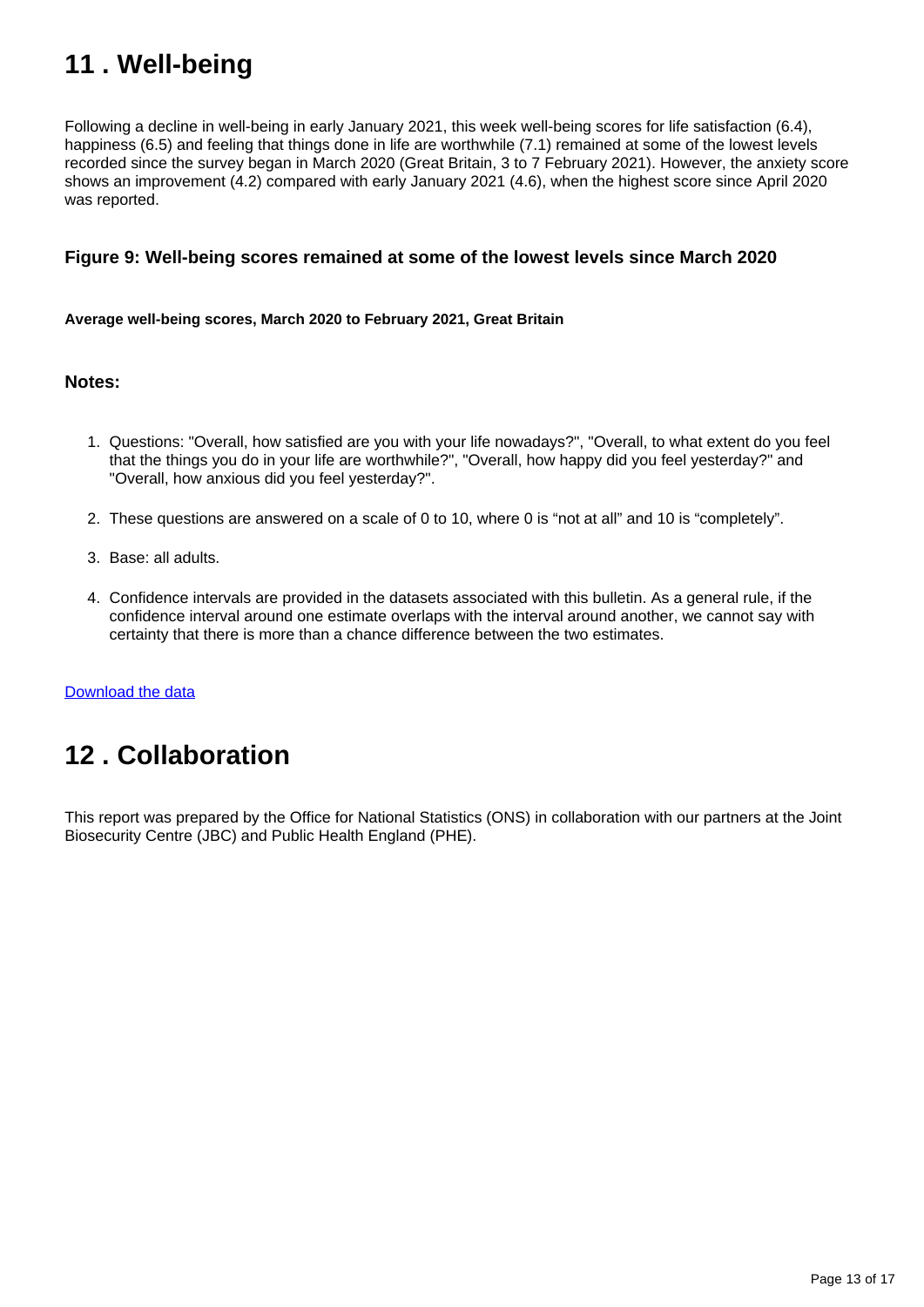## <span id="page-13-0"></span>**13 . Coronavirus data**

#### [Coronavirus \(COVID-19\) Infection Survey](https://www.ons.gov.uk/peoplepopulationandcommunity/healthandsocialcare/conditionsanddiseases/datasets/coronaviruscovid19infectionsurveydata)

Dataset | Released 12 February 2021

Findings from the Coronavirus (COVID-19) Infection Survey, England, Wales, Northern Ireland and Scotland.

#### [Coronavirus \(COVID-19\) infections in the community in England](https://www.ons.gov.uk/peoplepopulationandcommunity/healthandsocialcare/conditionsanddiseases/datasets/coronaviruscovid19infectionsinthecommunityinengland)

Dataset | Released 9 February 2021 Characteristics of people testing positive for the coronavirus (COVID-19) in England taken from the COVID-19 Infection Survey.

[Coronavirus \(COVID-19\) antibody data for the UK](https://www.ons.gov.uk/peoplepopulationandcommunity/healthandsocialcare/conditionsanddiseases/datasets/coronaviruscovid19antibodydatafortheuk)

Dataset | Released 3 February 2021 Antibody data for the UK taken from the Coronavirus (COVID-19) Infection Survey.

[Deaths registered weekly in England and Wales, provisional](https://www.ons.gov.uk/peoplepopulationandcommunity/birthsdeathsandmarriages/deaths/datasets/weeklyprovisionalfiguresondeathsregisteredinenglandandwales)

Dataset | Released 9 February 2021

Provisional counts of the number of deaths registered in England and Wales, by age, sex and region, in the latest weeks for which data are available. Includes the most up-to-date figures available for deaths involving the coronavirus (COVID-19).

[Coronavirus and the social impacts on Great Britain](https://www.ons.gov.uk/peoplepopulationandcommunity/healthandsocialcare/healthandwellbeing/datasets/coronavirusandthesocialimpactsongreatbritaindata)

Dataset | Released 12 February 2021 Indicators from the Opinions and Lifestyle Survey (OPN) to understand the impact of the coronavirus (COVID-19) pandemic on people, households and communities in Great Britain. Includes breakdowns by atrisk age, sex and underlying health condition.

## <span id="page-13-1"></span>**14 . Glossary**

### **Positivity rate**

In this article we refer to the positivity rate as the proportion of people that have tested positive for the coronavirus (COVID-19) using nose and throat swab tests. The Coronavirus COVID-19 Infection Survey (CIS) estimates positivity in the community population. CIS positivity rates refer to everybody that had the infection within a given week. This is different to the incidence rate, which refers to the proportion of "new" positive COVID-19 cases.

Please note that the NHS Test and Trace records infections among people experiencing symptoms or referred for testing (for example, by their employer). It only includes new COVID-19 cases when computing the positivity rates (incidence of the disease).

### **New UK variant**

Swabs are tested for three genes present in the coronavirus: N protein, S protein and ORF1ab. Each swab can have any one, any two or all three genes detected. Positives are those where one or more of these genes is detected in the swab other than tests that are only positive on the S-gene, which is not considered a reliable indicator of the virus if found on its own.

The new UK variant of COVID-19 has genetic changes in the S-gene. This means the S-gene is no longer detected in the current test, and cases that would have previously been positive on all three genes are now positive only on the ORF1ab and the N-gene (not the S-gene). You can read more about the new UK variant in our recent **[blog](https://blog.ons.gov.uk/2021/01/29/understanding-the-uk-variant-how-the-ons-is-monitoring-the-new-strain-of-covid-19/)**.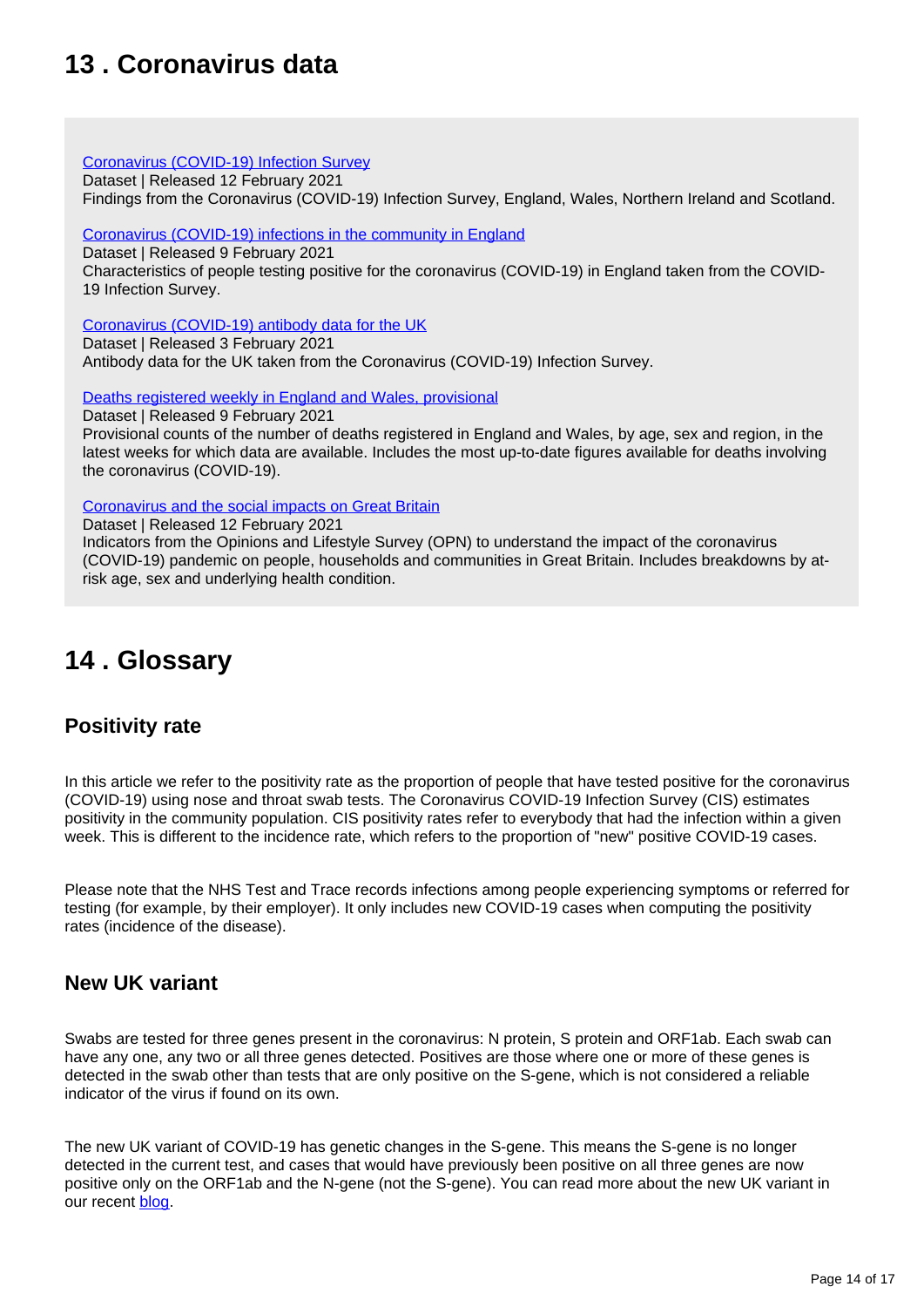There are also other reasons why a swab may be positive for only these two genes, including lower viral load in the sample, which is why we have always seen a small percentage of this type of positive result. Absence of the S-gene appears to have become a reliable indicator of the new variation in COVID-19 from mid-November, based on the higher levels of virus in these type of positives after this date. Prior to that, the data should not be read as being an indicator of the variant.

Cases positive for the N-gene and ORF1ab-gene, but not the S-gene are classed as compatible with the new UK variant. Positives that are not compatible with the new UK variant are defined as those that are positive on all three genes (S-, N- and ORF1ab-genes). All other gene patterns are classed as positives where the virus is too low for the variant to be identifiable. These definitions are regardless of cycle threshold (Ct) value.

In contrast the South African variant has an S-gene that is detectable with the current test and will therefore be included in the other types of COVID-19. Which of the other types of COVID-19 are compatible with the South African variant cannot be identified from the swab PCR test alone.

### **Antibodies**

Evidence of a previous infection and a degree of immunity to the virus. Antibodies can also be produced after vaccination. You can read more about antibody testing in [the Department of Health and Social Care guidance](https://www.gov.uk/government/publications/coronavirus-covid-19-antibody-tests/coronavirus-covid-19-antibody-tests).

## <span id="page-14-0"></span>**15 . Data sources and quality**

### **Coronavirus (COVID-19) Infection Survey**

The Office for National Statistics (ONS) [Coronavirus \(COVID-19\) Infection Survey](https://www.ons.gov.uk/peoplepopulationandcommunity/healthandsocialcare/conditionsanddiseases/bulletins/coronaviruscovid19infectionsurveypilot/latest) (CIS) estimates the number of infections in the community population in England, Wales, Northern Ireland and Scotland.

People tested are from randomly selected residential households and may or may not have any coronavirus (COVID-19) symptoms. Nose and throat swabs are taken from all household members aged two years and over. It excludes those in hospitals, care homes or other institutional settings. Positivity rates are calculated for sevenday periods and adjusted to represent the population. Results are published in a [weekly bulletin](https://www.ons.gov.uk/peoplepopulationandcommunity/healthandsocialcare/conditionsanddiseases/bulletins/coronaviruscovid19infectionsurveypilot/latest), with releases on the [characteristics of people testing positive](https://www.ons.gov.uk/peoplepopulationandcommunity/healthandsocialcare/conditionsanddiseases/articles/coronaviruscovid19infectionsinthecommunityinengland/latest) and [antibody data](https://www.ons.gov.uk/peoplepopulationandcommunity/healthandsocialcare/conditionsanddiseases/articles/coronaviruscovid19infectionsurveyantibodydatafortheuk/latest) published fortnightly. The survey is delivered in partnership with University of Oxford, University of Manchester, Public Health England and Wellcome Trust.

### **Real-time Assessment of Community Transmission (REACT) Study**

The [REACT Study](https://www.imperial.ac.uk/medicine/research-and-impact/groups/react-study/) also estimates the number of infections in the community population. The study tests randomly selected individuals (rather than households) over the age of five years. Results are calculated for time periods ranging from 18 to 32 days for each testing round.

Differences between REACT and CIS include data collection procedures and modelling approaches. Unlike CIS, REACT does not carry out follow-up visits with subjects. Because of this, the incidence rate cannot be calculated for REACT studies. REACT-2 additionally tracks COVID-19 antibody prevalence using finger-prick blood tests. REACT is commissioned by the Department of Health and Social Care (DHSC) and carried out by Imperial College in partnership with Ipsos MORI.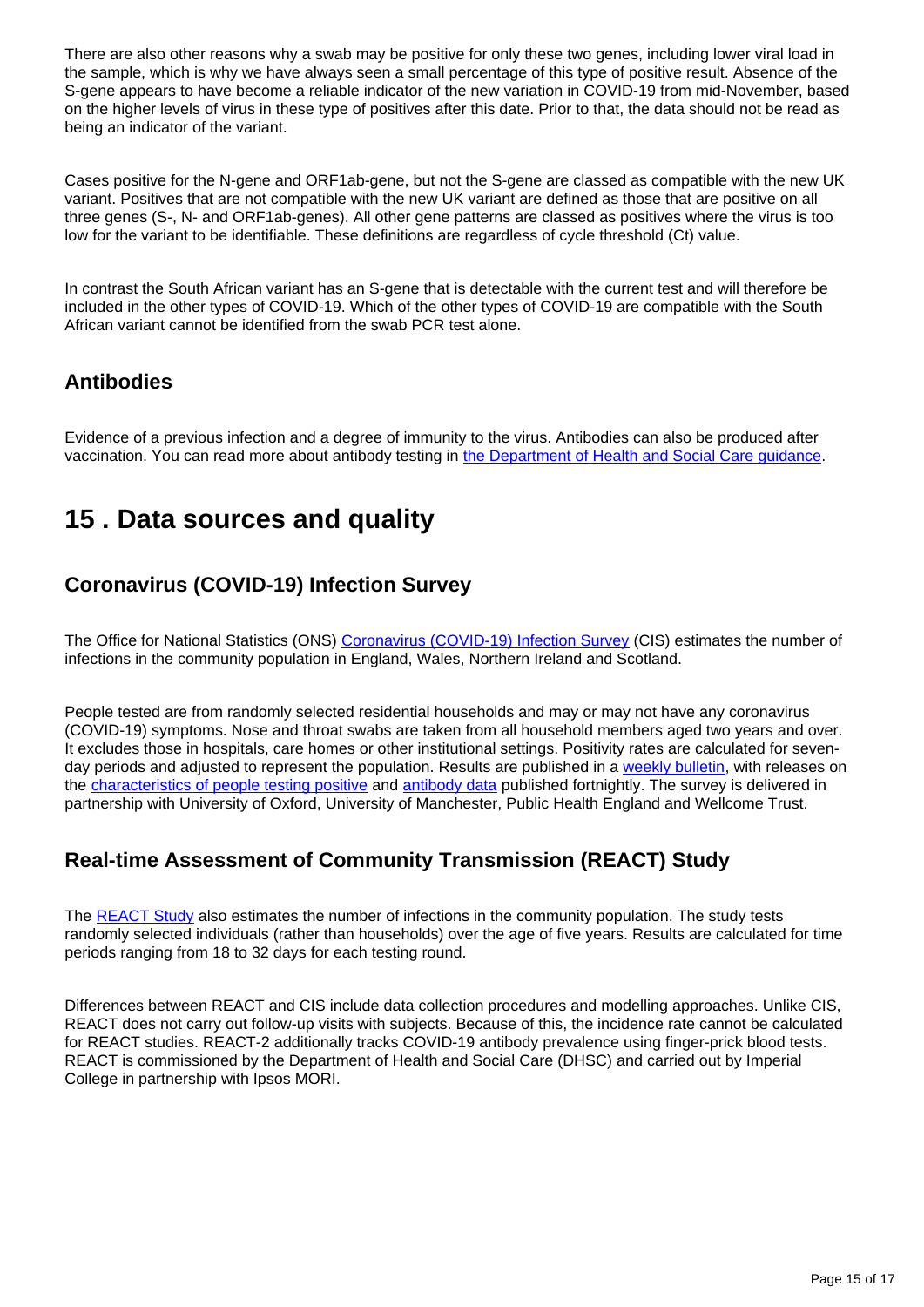### **Hospital admissions**

Data on hospital admissions is [provided by Public Health England](https://www.gov.uk/government/statistics/national-flu-and-covid-19-surveillance-reports) and comes from the Severe Acute Respiratory Infection (SARI) Watch surveillance system. SARI Watch monitors the number of patients with confirmed flu and COVID-19 admitted to hospital and critical care units (ICU and HDU). Admission rates are recorded by age and region. These data are provisional and subject to revision, and previous estimates may be updated in subsequent weeks.

### **Deaths**

Figures for deaths involving COVID-19 included in this publication are from the ONS's [weekly provisional counts](https://www.ons.gov.uk/peoplepopulationandcommunity/birthsdeathsandmarriages/deaths/bulletins/deathsregisteredweeklyinenglandandwalesprovisional/latest)  [of the number of deaths registered in England and Wales.](https://www.ons.gov.uk/peoplepopulationandcommunity/birthsdeathsandmarriages/deaths/bulletins/deathsregisteredweeklyinenglandandwalesprovisional/latest) This includes deaths with COVID-19 mentioned on the death certificate. Figures are based on the date the death was registered, not when it occurred. There is usually a delay of at least five days between occurrence and registration. More information on this issue can be found in the [Impact of registration delays release.](https://www.ons.gov.uk/peoplepopulationandcommunity/birthsdeathsandmarriages/deaths/articles/impactofregistrationdelaysonmortalitystatisticsinenglandandwales/2018)

### **Preventative measures, social contact and well-being**

This publication includes indicators from the [Opinions and Lifestyle Survey](https://www.ons.gov.uk/peoplepopulationandcommunity/healthandsocialcare/healthandwellbeing/bulletins/coronavirusandthesocialimpactsongreatbritain/latest) collected to understand the impact of the coronavirus pandemic on people, households and communities in Great Britain.

### **Strengths and limitations of data sources**

This publication collates data from a range of sources reporting on the coronavirus pandemic. Each of these sources has their own strengths and limitations.

The Coronavirus (COVID-19) Infection Survey and REACT data both track COVID-19 infections in the community, by testing samples of the population. Their estimates of positivity rates contain uncertainty. There is uncertainty in the estimates, swab tests results and in the quality of data collected in the questionnaire.

Death figures in this article are based on the date the death was registered, not when it occurred. There is usually a delay of at least five days between occurrence and registration. More information on this issue can be found in our **Impact of registration delays release**.